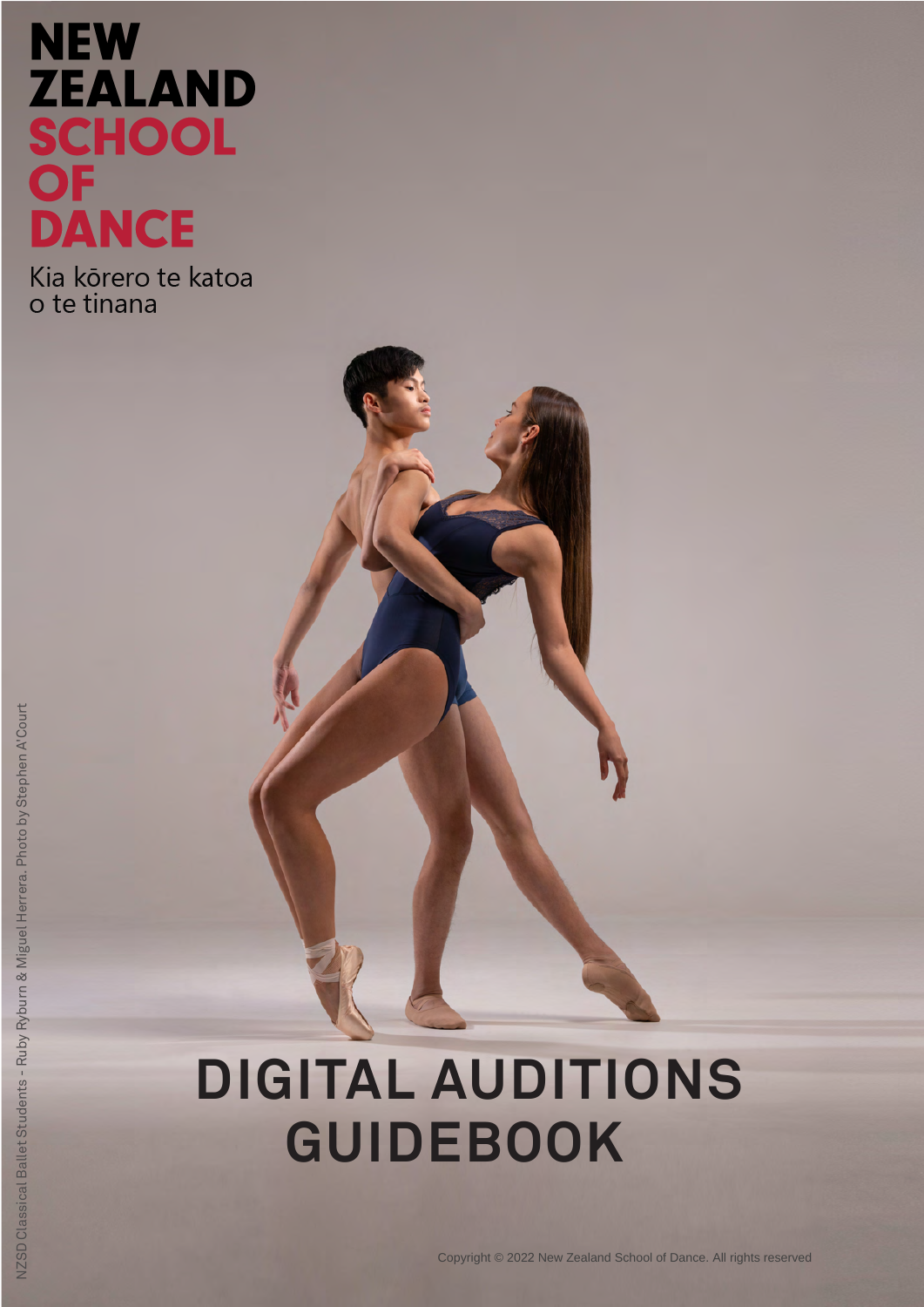The New Zealand School of Dance offers digital auditions to those unable to participate in the live auditions due to covid restrictions.

Those currently in New Zealand or Australia are invited to please join us in October 2022 for live auditions in Wellington, Sydney, Melbourne or Brisbane.

Please follow this guideline carefully when filming your audition, and submit it according to the instructions that will follow.

Students are accepted on the evidence of a video audition are offered entry to the School on a provisional basis

We thank-you for taking the time to submit your audition, and wish you the very best of luck!

## **How to submit your digial audition to the New Zealand School of Dance**

1. Complete your online application form - to be made available via our website on 17 June 2022.

2. Film your video following the order indicated and adhere to the given time limits.

3. Upload your video to YouTube (private / public) or Vimeo (private / public) 4. Submit your video via our online submission page, taking care to supply us with the password if your video is in private mode. Link to be supplied on 17 June.

### **What to wear**

| <b>Classical Ballet Applicants</b>                                                                                                                                                                                                                                                                                                                  |                        | <b>Contemporary Dance Applicants</b>                                                                                                                          |
|-----------------------------------------------------------------------------------------------------------------------------------------------------------------------------------------------------------------------------------------------------------------------------------------------------------------------------------------------------|------------------------|---------------------------------------------------------------------------------------------------------------------------------------------------------------|
| Female applicants should wear<br>sleeveless leotard with pink tights<br>and demi-pointe shoes except for<br>pointe work.<br>No jewellery allowed and hair<br>must be off the face.<br>Male applicants should wear pale<br>coloured tights, plain T-Shirt or<br>leotard, white socks and ballet<br>shoes (pale coloured unitards are<br>acceptable). | $\bullet$<br>$\bullet$ | Female applicants should wear<br>crop top or tight fitting t-shirt and<br>bike shorts<br>Male applicants should wear tight<br>fitting t-shirt and bike shorts |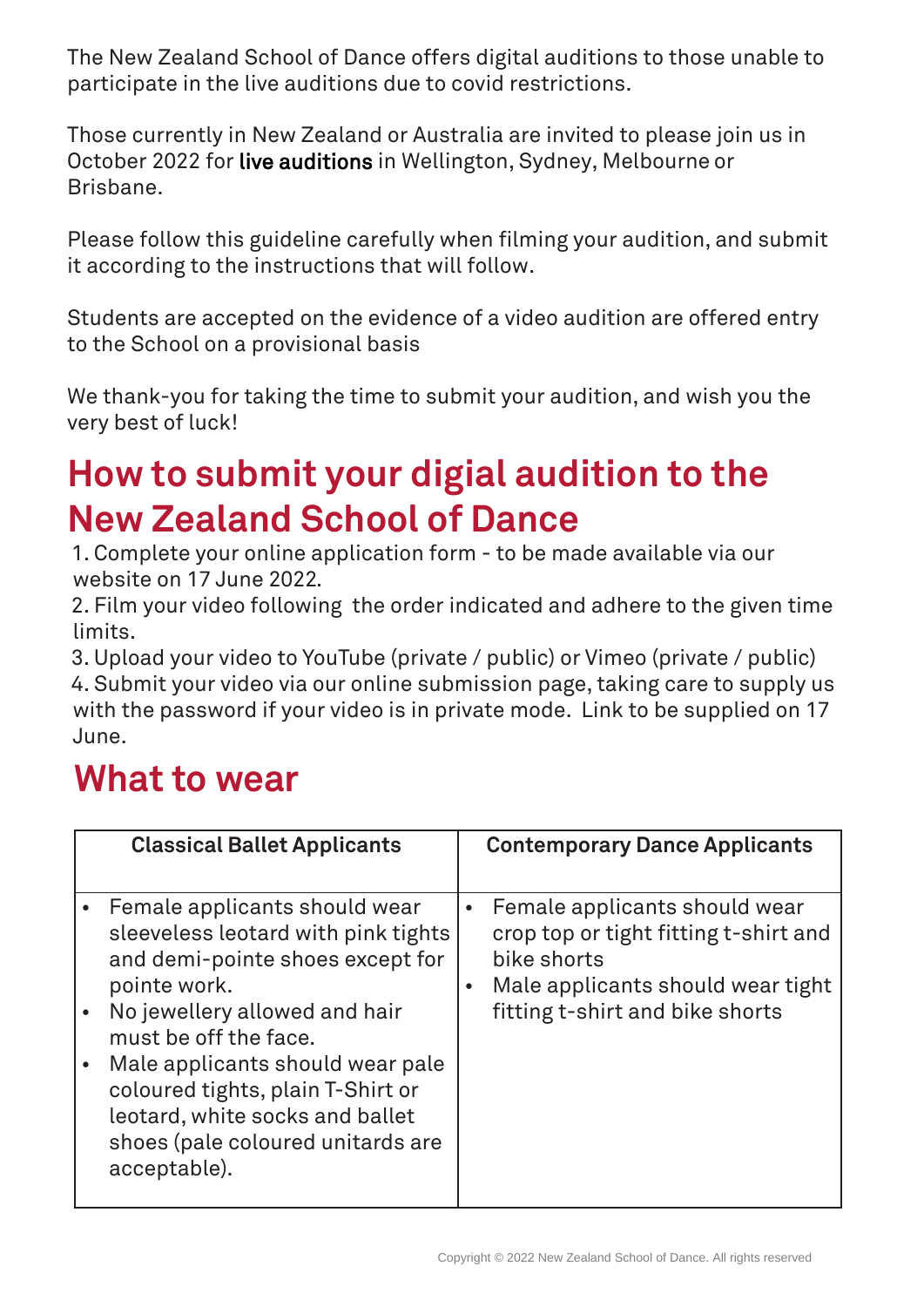## **SECTION ONE - All Applicants should complete the online application form**

Please supply the information in section one in the online application as **well as spoken by the applicant on video.** 

All information must be given in English.

- 1. Introduce yourself. Please make sure you include:
- Your name
- Your age
- Your nationality

2. Please state clearly why you wish to train at the New Zealand School of Dance and indicate which field of dance you wish to specialise in.

- 3. Give details of any dance training undertaken prior to this year:
- $Year/s how many and dates$
- Styles of Dance studied

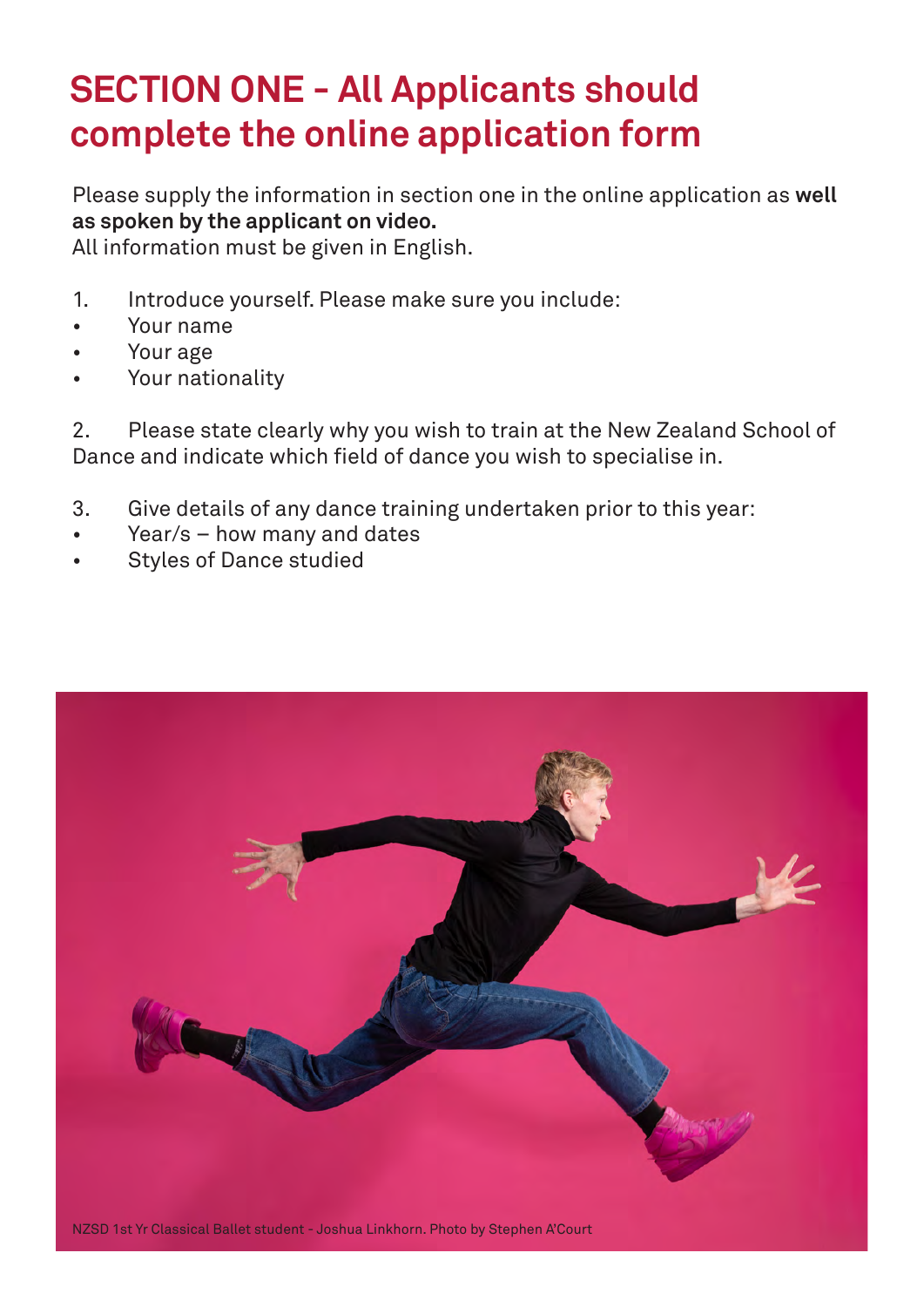## **SECTION TWO - All Applicants Classical Class**

Please position the camera in front of the applicant to show FULL height and breadth in plies and ports de bras. Please position the camera halfway between front and side for all other sections of the barre to show full range of movements.

#### **BARRE - 10 MINUTES**

- Pliés and ports de bras (one side)
- Tendus and glissés (other side)
- Adage with fondues (first side)
- Grands battements and battements en cloche (both sides)

#### **CENTRE PRACTICE, ADAGE AND PIROUETTES - 12 MINUTES**

- Centre Practice must show battement tendu combined with battement jeté en croisé, en face & effacé, devant and derrière
- Adage must include grands ronds de jambe en l'air, a promenade in either à la seconde or arabesque, and a penché in arabesque
- Pirouettes may be from 5th, 2nd or 4th position, but must be done on the right and the left sides, en dehors and en dedans

#### **ALLEGRO TO INCLUDE - 12 MINUTES**

- One enchâinement terre à terre (quick steps)
- One enchâinement showing batterie, including entrechat six
- One enchâinement showing travelling jumps, including waltzes, grands jeté en tournant and jeté en avant – must include both sides
- Male Applicants include tours en l'air to both sides within at least one allegro exercise.

#### **POINTE - 10 MINUTES**

**Girls only** (to be demonstrated only if previously studied)

- Simple échappé relevé in 2nd and 4th, retiré passé and passé relevé
- Pirouettes from 4th position, en dehors and en dedans on both sides
- Courus en diagonal (16 musical bars of ¾)
- A series of coda steps

Students auditioning for the **Contemporary Dance** programme who have limited experience in classical ballet should attempt to present some of the exercises, especially barre work.